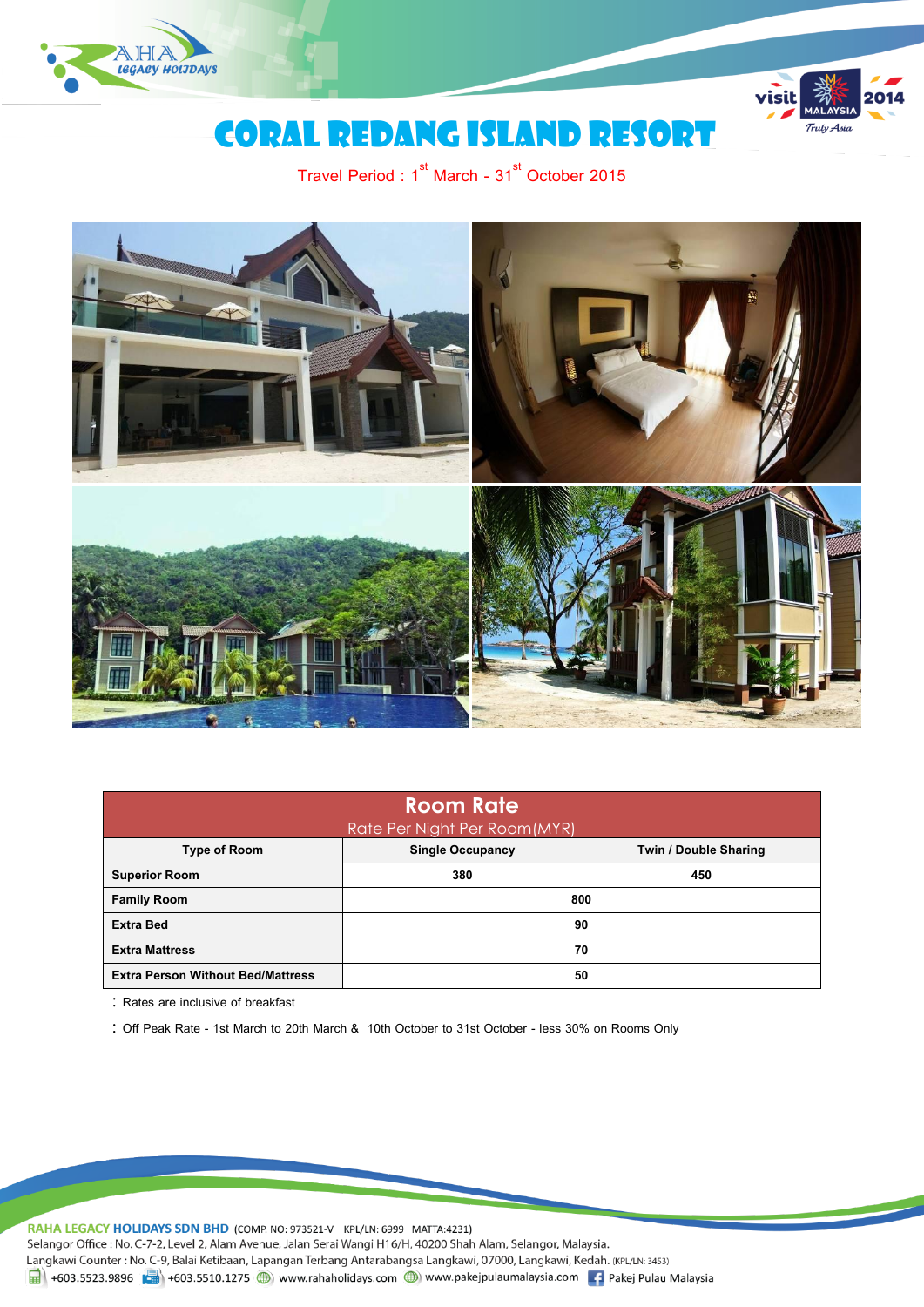



| <b>3D2N Fullboard Snorkelling Package - Off Peak Promotion</b><br>Travel Period: 1-31 March 2015 & 10-31 October 2015<br>Rate Per Person (MYR) |                    |                                                         |            |       |            |
|------------------------------------------------------------------------------------------------------------------------------------------------|--------------------|---------------------------------------------------------|------------|-------|------------|
| <b>Superior Room</b>                                                                                                                           |                    |                                                         |            |       |            |
| <b>Room Sharing</b>                                                                                                                            | 1 Adult in a room  | 2 Adults in a room<br>Add. Adult<br>Child<br>Add. Child |            |       |            |
| 3D2N Package                                                                                                                                   | 735                | 527                                                     | 443        | 375   |            |
| Ext. Night                                                                                                                                     | 415                | 265<br>165<br>315                                       |            |       |            |
| <b>Family Room</b>                                                                                                                             |                    |                                                         |            |       |            |
| <b>Room Sharing</b>                                                                                                                            | 2 Adults in a room | 4 Adults in a room                                      | Add. Adult | Child | Add. Child |
| <b>3D2N Package</b>                                                                                                                            | 527                | 497                                                     | 412        | 455   | 375        |
| Ext. Night                                                                                                                                     | 315                | 275                                                     | 225        | 195   | 165        |

| <b>3D2N Fullboard Snorkelling Package</b> |                    |                       |            |       |            |
|-------------------------------------------|--------------------|-----------------------|------------|-------|------------|
|                                           |                    | Rate Per Person (MYR) |            |       |            |
|                                           |                    | <b>Superior Room</b>  |            |       |            |
| <b>Room Sharing</b>                       | 1 Adult in a room  | 2 Adults in a room    | Add. Adult | Child | Add. Child |
| 3D2N Package                              | 945                | 675                   | 565        | 375   |            |
| Ext. Night                                | 415                | 315                   | 265        | 165   |            |
| <b>Family Room</b>                        |                    |                       |            |       |            |
| <b>Room Sharing</b>                       | 2 Adults in a room | 4 Adults in a room    | Add. Adult | Child | Add. Child |
| 3D2N Package                              | 675                | 635                   | 525        | 455   | 375        |
| Ext. Night                                | 315                | 275                   | 225        | 195   | 165        |

## **3D2N Fullboard Snorkelling Package Include :**

- : Welcome drink
- 2 Nights accommodation
- 2 x Breakfast, 2 x Lunch, 2 x Dinner
- 2 Way ferry transfer from Shah Bandar Jetty Redang Shah Bandar Jetty
- 2 Complimentary boat trip for snorkelling per day (without snorkelling equipments)
- Ext. Night inclusive 1 night accommodation, 1 Breakfast, 1 Lunch, 1 Dinner and 2 complimentary boat trips for snorkelling (without snorkelling equipments)

RAHA LEGACY HOLIDAYS SDN BHD (COMP. NO: 973521-V KPL/LN: 6999 MATTA:4231) Selangor Office : No. C-7-2, Level 2, Alam Avenue, Jalan Serai Wangi H16/H, 40200 Shah Alam, Selangor, Malaysia. Langkawi Counter: No. C-9, Balai Ketibaan, Lapangan Terbang Antarabangsa Langkawi, 07000, Langkawi, Kedah. (KPL/LN: 3453) 19 +603.5523.9896 + +603.5510.1275 (b) www.rahaholidays.com (b) www.pakejpulaumalaysia.com + Pakej Pulau Malaysia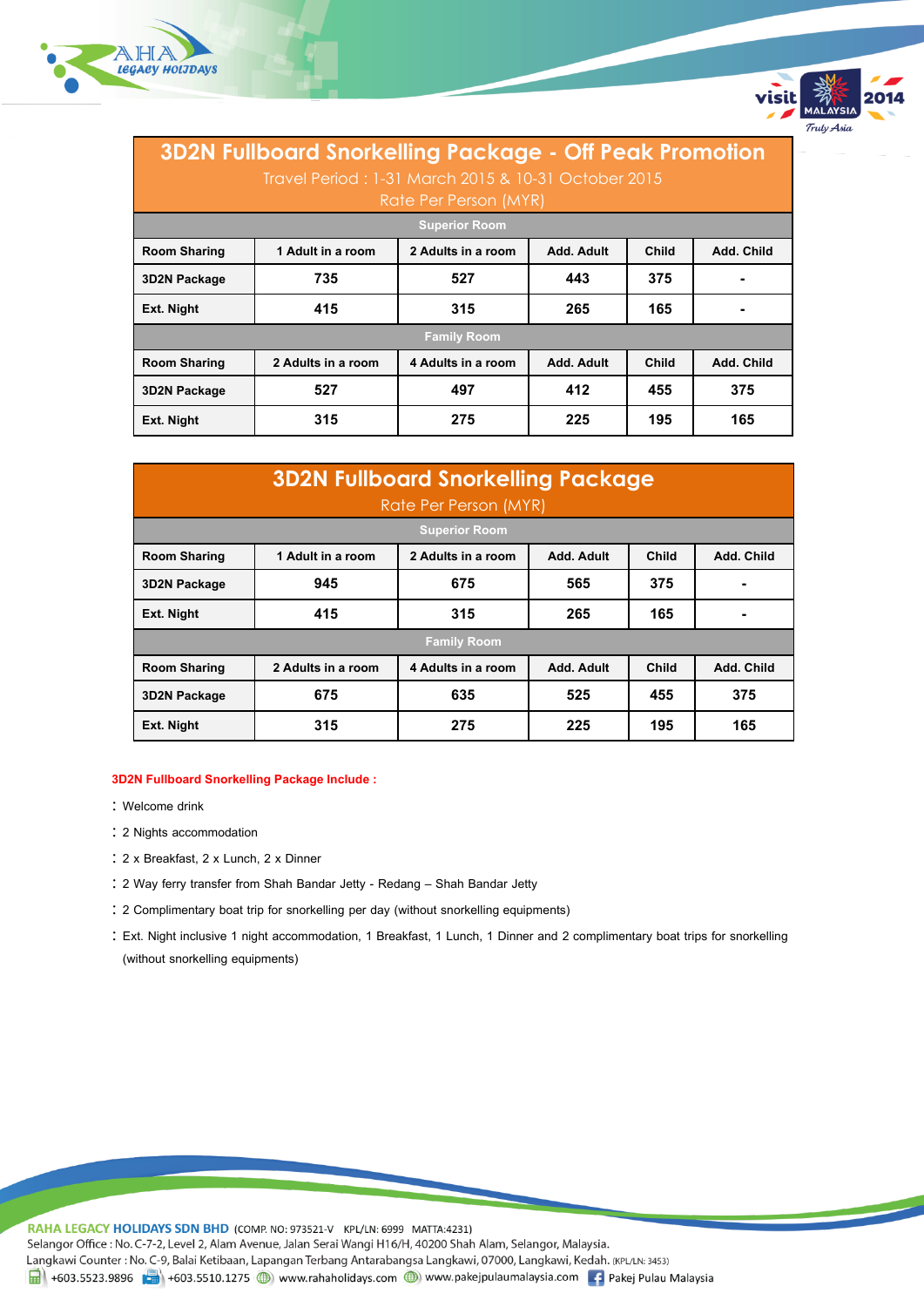



| <b>3D2N Halfboard Snorkelling Package - Off Peak Promotion</b> |                                 |                       |            |              |            |
|----------------------------------------------------------------|---------------------------------|-----------------------|------------|--------------|------------|
| Travel Period: 1-31 March 2015 & 10-31 October 2015            |                                 |                       |            |              |            |
|                                                                |                                 | Rate Per Person (MYR) |            |              |            |
|                                                                |                                 | <b>Superior Room</b>  |            |              |            |
| <b>Room Sharing</b>                                            | 1 Adult in a room               | 2 Adults in a room    | Add. Adult | <b>Child</b> | Add. Child |
| 3D2N Package                                                   | 693                             | 485                   | 400        | 335          |            |
| Ext. Night                                                     | 390                             | 290<br>240<br>145     |            |              |            |
| <b>Family Room</b>                                             |                                 |                       |            |              |            |
| <b>Room Sharing</b>                                            | 2 Adults in a room              | 4 Adults in a room    | Add. Adult | Child        | Add. Child |
| <b>3D2N Package</b>                                            | 454<br>370<br>485<br>415<br>335 |                       |            |              |            |
| Ext. Night                                                     | 290                             | 250                   | 200        | 175          | 145        |

| <b>3D2N Halfboard Snorkelling Package</b> |                    |                      |            |       |            |
|-------------------------------------------|--------------------|----------------------|------------|-------|------------|
| Rate Per Person (MYR)                     |                    |                      |            |       |            |
|                                           |                    | <b>Superior Room</b> |            |       |            |
| <b>Room Sharing</b>                       | 1 Adult in a room  | 2 Adults in a room   | Add. Adult | Child | Add. Child |
| 3D2N Package                              | 890                | 620                  | 510        | 335   |            |
| Ext. Night                                | 390                | 290                  | 240        | 145   |            |
| <b>Family Room</b>                        |                    |                      |            |       |            |
| <b>Room Sharing</b>                       | 2 Adults in a room | 4 Adults in a room   | Add. Adult | Child | Add. Child |
| 3D2N Package                              | 620                | 580                  | 470        | 415   | 335        |
| Ext. Night                                | 290                | 250                  | 200        | 175   | 145        |

## **3D2N Halfboard Snorkelling Package Include :**

- Welcome drink
- 2 Nights accommodation
- 2 x Breakfast, 2 x Dinner
- 2 Way ferry transfer from Shah Bandar Jetty Redang Shah Bandar Jetty
- 2 Complimentary boat trip for snorkelling per day (without snorkelling equipments)
- Ext. Night inclusive 1 night accommodation, 1 Breakfast, 1 Dinner and 2 complimentary boat trips for snorkelling (without snorkelling equipments)

RAHA LEGACY HOLIDAYS SDN BHD (COMP. NO: 973521-V KPL/LN: 6999 MATTA:4231) Selangor Office : No. C-7-2, Level 2, Alam Avenue, Jalan Serai Wangi H16/H, 40200 Shah Alam, Selangor, Malaysia. Langkawi Counter: No. C-9, Balai Ketibaan, Lapangan Terbang Antarabangsa Langkawi, 07000, Langkawi, Kedah. (KPL/LN: 3453) 1 +603.5523.9896 +603.5510.1275 (b) www.rahaholidays.com (b) www.pakejpulaumalaysia.com + Pakej Pulau Malaysia